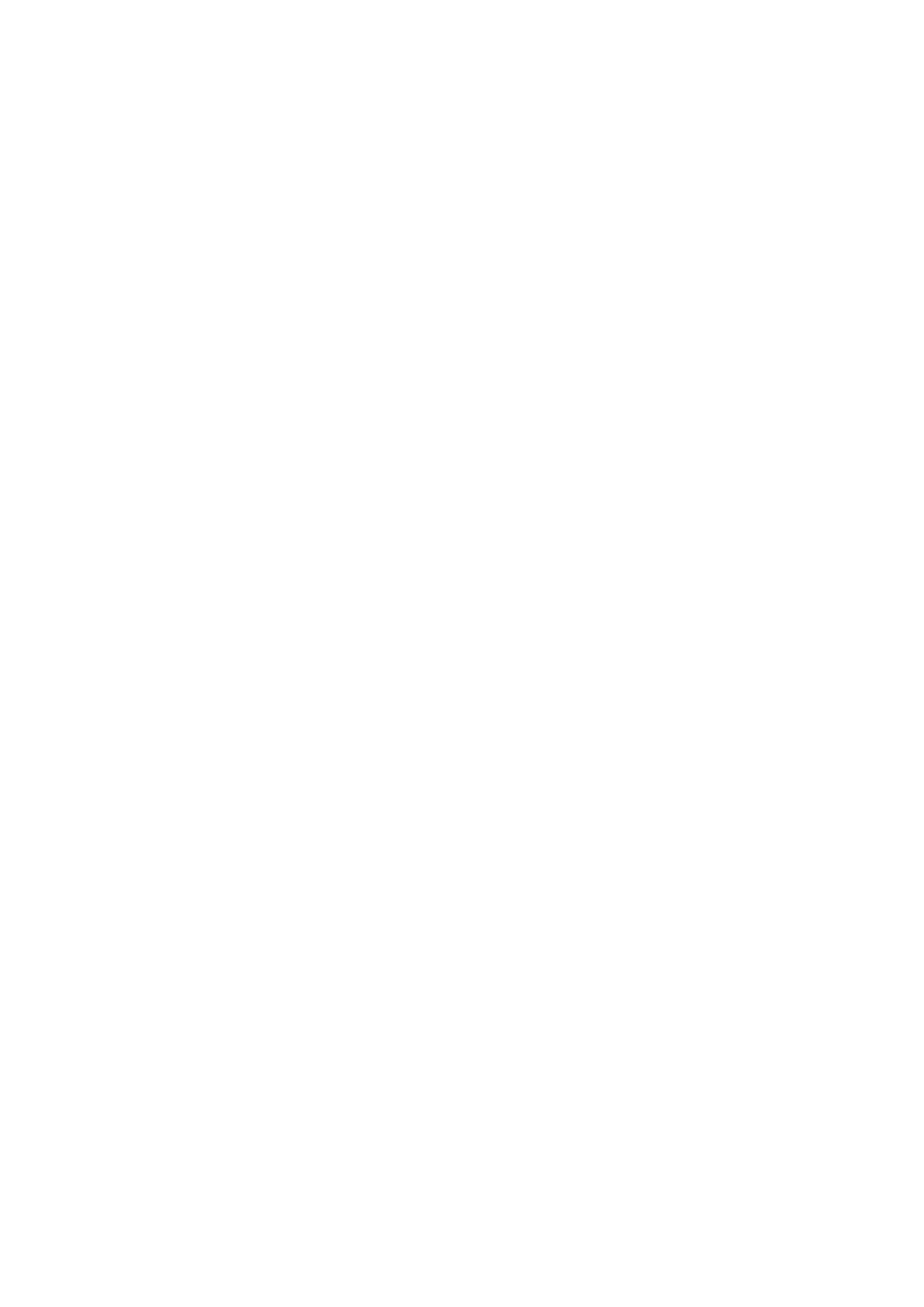

# **1 This Submission**

This Submission from Tilt Renewables is in relation to the "Generator Technical Performance Standards Rule Change", proposed by AEMO. In assessing the proposed Rule Change, Tilt Renewables has considered AEMO's rule change request (11/8/2017), AEMC's pre-reading document for the industry workshop held on 12 October 2017, AEMO's supplementary material (10/2017) and the AEMC's Consultation Paper.

The document is structured around the AEMC's pre-reading document for the industry workshop. That document collects all the crucial changes in a cross-linked, relevant order and Tilt Renewables is of the opinion that its response would be most coherent in following that structure.

Tilt Renewables is a developer and owner of renewable generators within the NEM, New Zealand and in Western Australia.

## **2 General Comments**

Tilt Renewables supports the intention of ensuring the long term stability and security of the power system. Tilt Renewables does note that the required stability and security must be achieved whilst also considering the NEO. Tilt Renewables also supports AEMO's concept of a NEM-wide, technology neutral approach.

AEMO has stated that the technical requirements are "no longer adequate to account for the capabilities of asynchronous generation". Tilt Renewables is of the understanding that the technical requirements are in place to ensure adequate capabilities are in place to support the power system, not simply to represent the capability of the generators being installed. The proposed rule change must be considered in terms of what is required for the power system, not how the generation fleet can be gold-plated as that would be contrary to the NEO.

#### **3 Process Issues**

#### **3.1 Negotiation of Performance Standards**

The Automatic Access Standards (AAS) are written such that any generator that meets each one, irrespective of location, would not cause the NSP or AEMO to be unable to meet their obligations under the system standards, the quality of supply requirements and the Rules.

The Minimum Access Standards (MAS) are written such that a generator that meets each one might, assuming the most favourable location in the NEM, not cause the NSP or AEMO to be unable to meet their obligations under the system standards, the quality of supply requirements and the Rules. Any standard lower than the MAS will prevent the NSP and AEMO from meeting their obligations even at the most favourable location on the network and is unacceptable.

The Negotiated Access Standards (NAS) are conceptualised such that a generator that does not meet the AAS can offer a capability that still allows the NSP and AEMO to meet their obligations under the system standards, the quality of supply requirements and the Rules without requiring either cost-prohibitive or technically unachievable requirements of the generators.

The concept of AAS, NAS and MAS allows for different technologies (with different capabilities) to successfully locate in different areas of the network that have different requirements for system security.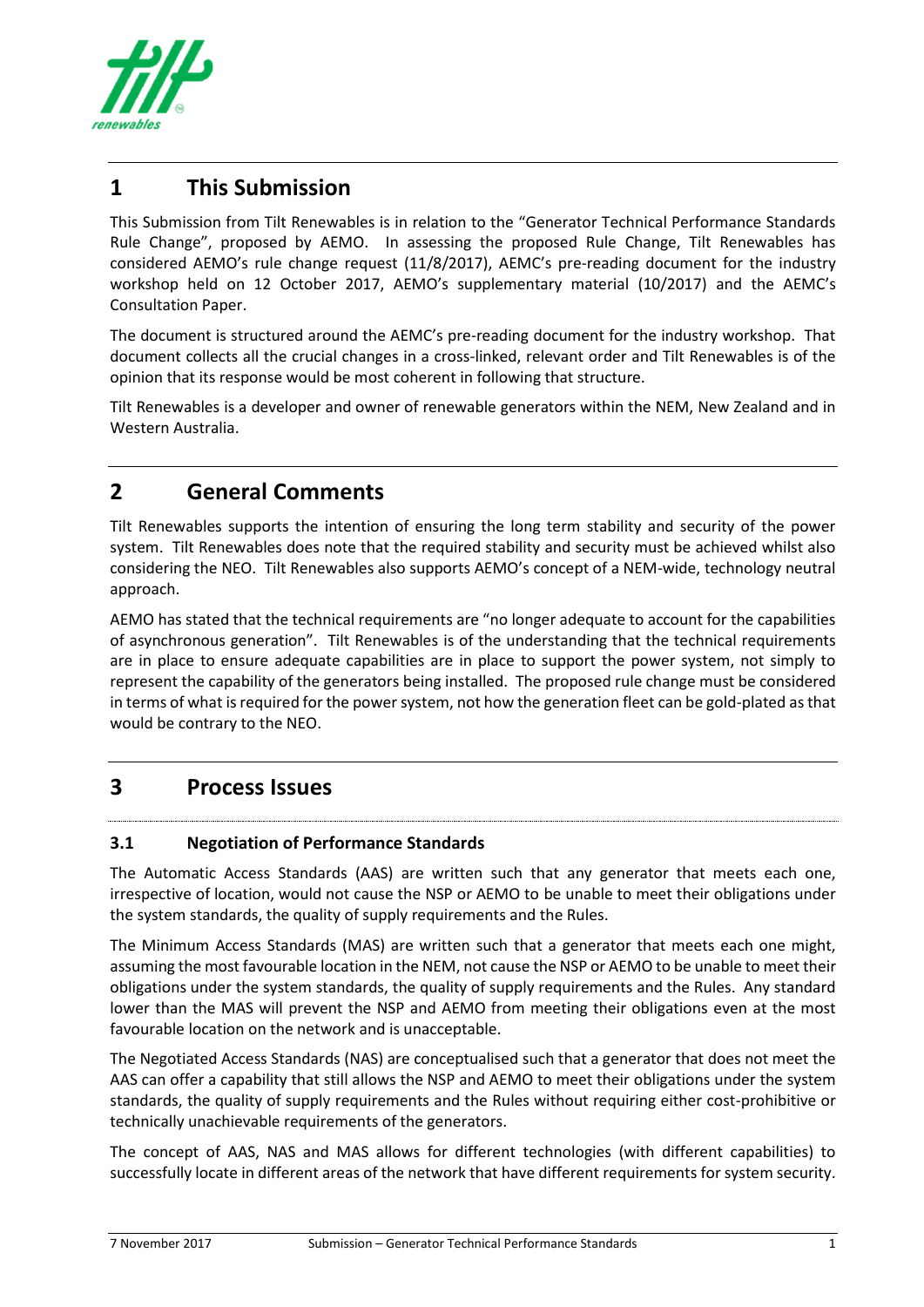

Tilt Renewables would prefer that the negotiation of access standards was a collaborative, technical negotiation rather than an adversarial negotiation. Tilt Renewables, however, accepts AEMO's statement that some proponents are proposing MAS regardless of the needs of the power system and can understand that AEMO may feel such proposals lead to an adversarial approach.

Tilt Renewables does not agree with AEMO's statement that generators starting negotiations from the minimum access standards may "…lead to the connection of generating systems with inferior performance than is actually required"<sup>1</sup>. AEMO and the NSP are responsible for ensuring system strength and are required to not accept an unacceptable set of proposed Generator Performance Standards (GPS). Tilt Renewables expects that inferior performance would be avoided by such a refusal to accept.

Ensuring the proposed GPS are acceptable requires good engineering on the part of the Connection Applicant, NSP and AEMO. Tilt Renewables does not think that the concept of a safe harbour should replace good engineering as that may result in a gold-plated fleet of generators being installed, failing the NEO.

Not having access to all the system models and tools that AEMO has means that proposed generators need to be conservative in the performance standards they offer to AEMO. Basing proposed GPS on a limited suite of models leaves proponents open to a level of risk. That risk can be mitigated by proposing GPS that may be slightly lower than the theoretical maximum. If system security is not negatively impacted, that should be accepted.

The specific wording in the proposed rule change would require each performance standard to be "…as close as practicable" to the AAS. Tilt Renewables has concerns that such wording would introduce significant uncertainty in the application of the NER. The practicality of overcoming some shortcomings may appear reasonable to AEMO yet uneconomic for a Connection Applicant. Tilt Renewables questions how "as close as practicable" would be measured.

Instead, Tilt Renewables recommends that emphasis should be placed on 5.3.4A(b)(2) and 5.3.4A(b)(3) when AEMO responds to proposed GPS. If the proposals are demonstrated to not meet those requirements (for security and quality) then the Connection Applicant would need to re-assess their proposal.

Tilt Renewables suggests changing AEMO's proposed rule 5.3.4A(c1) to require, when seeking a NAS, the Connection Applicant to "…provide with that proposal evidence (to AEMO's and the Network Service Provider's reasonable satisfaction) that there is no system security and no power quality degradation associated with not meeting the Automatic Access Standard", avoiding the "as close as practicable" wording yet ensuring a level of engineering is performed.

#### **3.2 Transitional Arrangements**

AEMO in section 1.7 of its Rule Change Request asked that the new technical requirements be applied from the date of the Request. Tilt Renewables opposes this in the strongest possible terms. It is not practical to work to technical requirements that are not yet finalised and this rule change request should not halt the development of the grid prior to its ratification. The Commission should allow a reasonable time following ratification of the new requirements for their implementation.

AEMO stated that its intention was to base the rule change request on the ESCOSA requirements and that proponents should therefore be ready to implement the new requirements. The development of the ESCOSA requirements did not follow the Rule Change Process required under the NER greatly reducing the influence that Participants could have on those requirements. It is not reasonable to expect that the

1

<sup>1</sup> AEMO Rule Change Request, Page 20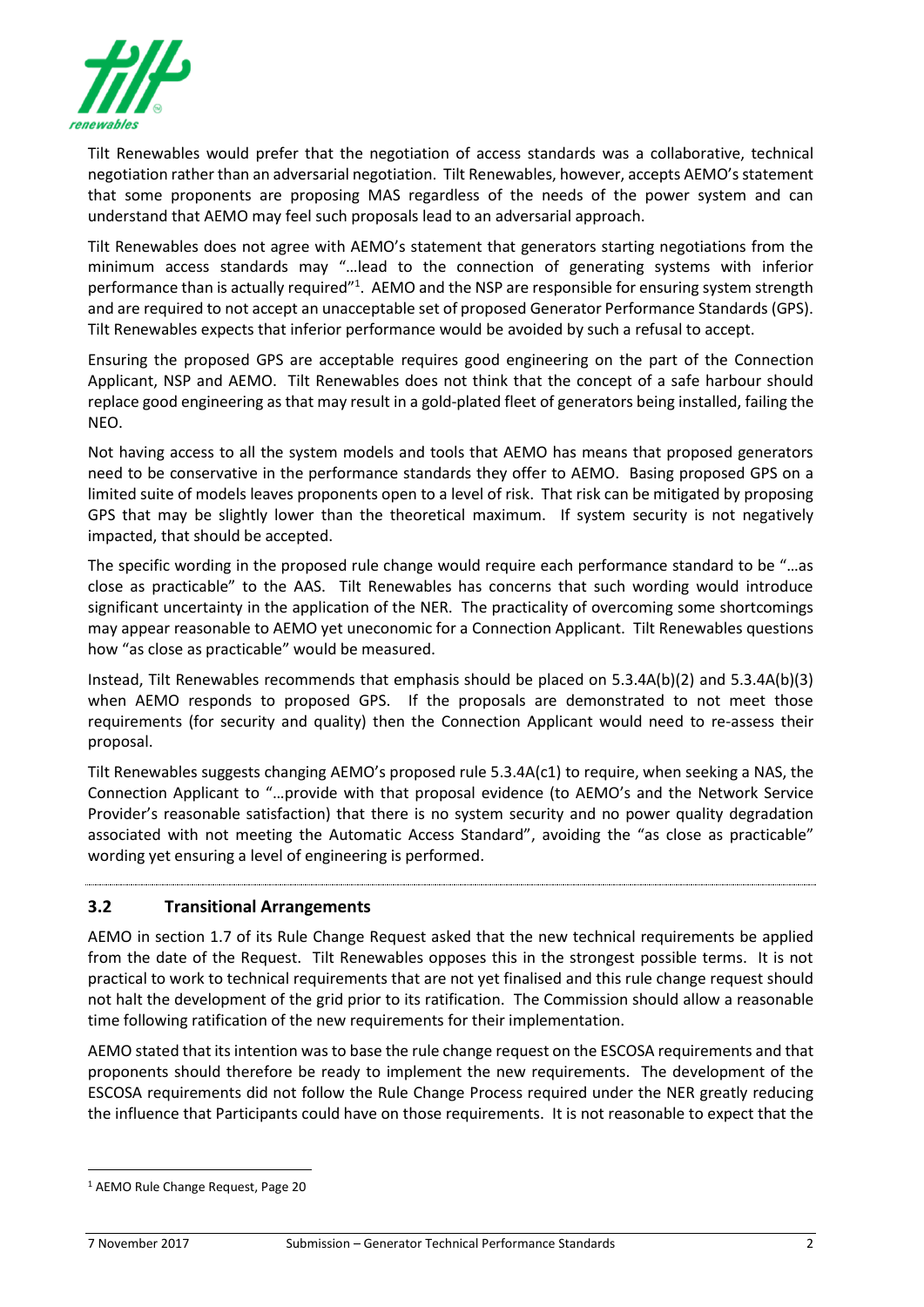

technical requirements be immediately implemented. This formal rule change request is the first time that appropriate debate on those rules has been possible.

Tilt Renewables requests that the transition to the new technical requirements be controlled to prevent unacceptable costs being worn by participants currently negotiating connections. Tilt Renewables has projects nearing GPS negotiation and financial close at this time. A sudden change in the required connection standards (let alone a retrospective change) would require re-work and delays. To properly conduct the studies that guide the development of the proposed GPS takes around two months at a cost to developers of approximately \$80k. There is additional work in pulling the information together and finalising the Connection Application and receiving an offer to connect. Tilt Renewables therefore requests that the new technical requirements only apply to projects that have not made a substantially complete Connection Application within 6 months after the new rules are made. This will allow sufficient time for any Connection Applications that are on-foot to be completed without impacting project timing and economics.

Tilt Renewables has assessed the impact of a two-month delay on a 360 MW wind farm project and determined that the NPV would reduce by 8% reduction. Being forced to re-start performance standards assessment could cause such a delay and significantly impact the project viability.

## **4 Specific Proposals Regarding Access Standards**

Tilt Renewables notes that its comments on the access standards that follow are all dependent on the negotiation of Access Standards being undertaken to ensure no detriment to system security and quality. If the principal selected for the negotiation of access standards is that the GPS must be as close as practicable to the AAS then the comments below would need to be re-assessed to ensure sufficient conservatism is allowed for to mitigate the risk of over-promising and under-delivering due to the limited system models available to Connection Applicants.

# **5 Voltage Control and Reactive Requirements**

#### **5.1 S5.2.5.1 – Reactive Capability**

It seems reasonable to Tilt Renewables that the minimum requirement for reactive capability is that level that enables the guaranteed control capability under S5.2.5.13.

#### **5.2 S5.2.5.13 – Voltage and Reactive Control**

#### **(a) Voltage Regulation**

Tilt Renewables notes, as raised by DigSilent at the industry workshop held on 12 October 2017, that the connection to a stronger part of the network, compared to a weaker part, would require a greater amount of reactive support to achieve the same level of voltage control. At the same time, connection to a stronger part of the network requires less contribution from each connected generator as the voltage is already well supported. Adding significant amounts of reactive support to enable voltage control to ±2% may result in significant reactive plant being added to the system in a location that does not require it. That would be contrary to the NEO.

In such situations, Tilt Renewables would suggest that a NAS based on rules similar to the existing NER that allow for power factor control (instead of voltage control) would be more appropriate. They would not degrade system security or power quality and would achieve the NEO whilst being consistent with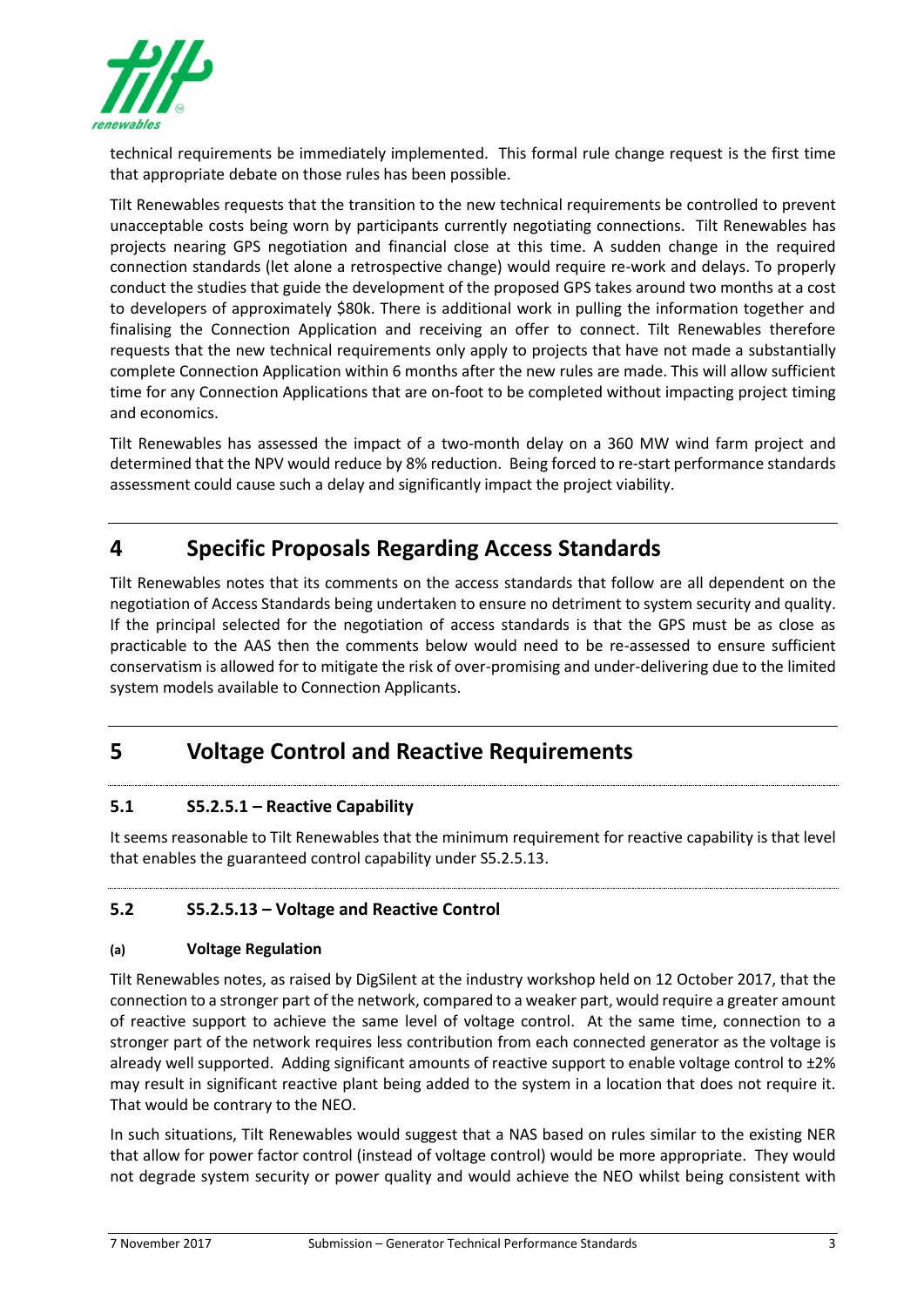

AEMO's responsibilities under NER clause 4.5.1(f)(3). Should the power system change in the future, then AEMO should undertake its responsibilities under NER clause 4.5.1(f)(1), and (2) to maintain the voltages at that time.

The requirement for every generator to have voltage control (not just power factor control) with the ability for AEMO to remotely change the control mode could be acceptable, however the amount of voltage control available for such generators should be limited by the amount of reactive capability required to achieve the power factor control required for current system security levels.

#### **(b) Settling Time**

Tilt Renewables is generally accepting of the need for controlled settling of control systems. It would need to defer to the manufacturers to understand whether the MAS proposed is likely to be achievable for modern generators. Tilt Renewables acknowledges AEMO's intention to ensure a damped voltage response across the system.

## **6 Reactive Current Injection During Disturbances**

Tilt Renewables defers to manufacturers to comment on the ability of modern generators to achieve the requirements proposed by AEMO.

Tilt Renewables does note that for a generator that it is constructing at this time (using relatively modern, full converter, asynchronous wind turbines) that there is a limit such that when the voltage drops below 20% of nominal at the generator terminals, the ability to inject additional reactive current drops away. The wording currently being considered for that Performance Standard is similar to the following:

"For *voltages* below 20% at the *generating unit* terminals, reactive current injection may reduce to zero. The *generating unit* will not absorb reactive current during the application of the fault"

The MAS proposed by AEMO would not allow for such flexibility. Tilt Renewables understands that AEMO requires the system to be adequately supported during faults but questions whether modern inverter connected generation can be expected to meet even the MAS. Again, Tilt Renewables is of the opinion that the MAS should allow for supporting the system security and power quality rather than simply requiring an arbitrary standard to be met by generators.

## **7 System Strength**

Tilt Renewables defers to manufacturers to comment on the ability of modern generators to achieve operation at very low short circuit ratios (SCR). Tilt Renewables notes that on-site testing of this requirement would be challenging. Generally, proof of this capability would be from manufacturer tests and data sheets as the actual fault level at any time is not measureable (unless a fault is applied) so the measurement of SCR cannot be made. Estimates of the SCR can be made but in strong regions of the network it may be that the SCR never drops low enough to perform the test.

#### **8 Continuous Uninterrupted Operation**

Based on the revised definition in AEMO's supplementary material, Tilt Renewables has the following comments:

- (a) appears acceptable
- (b) appears acceptable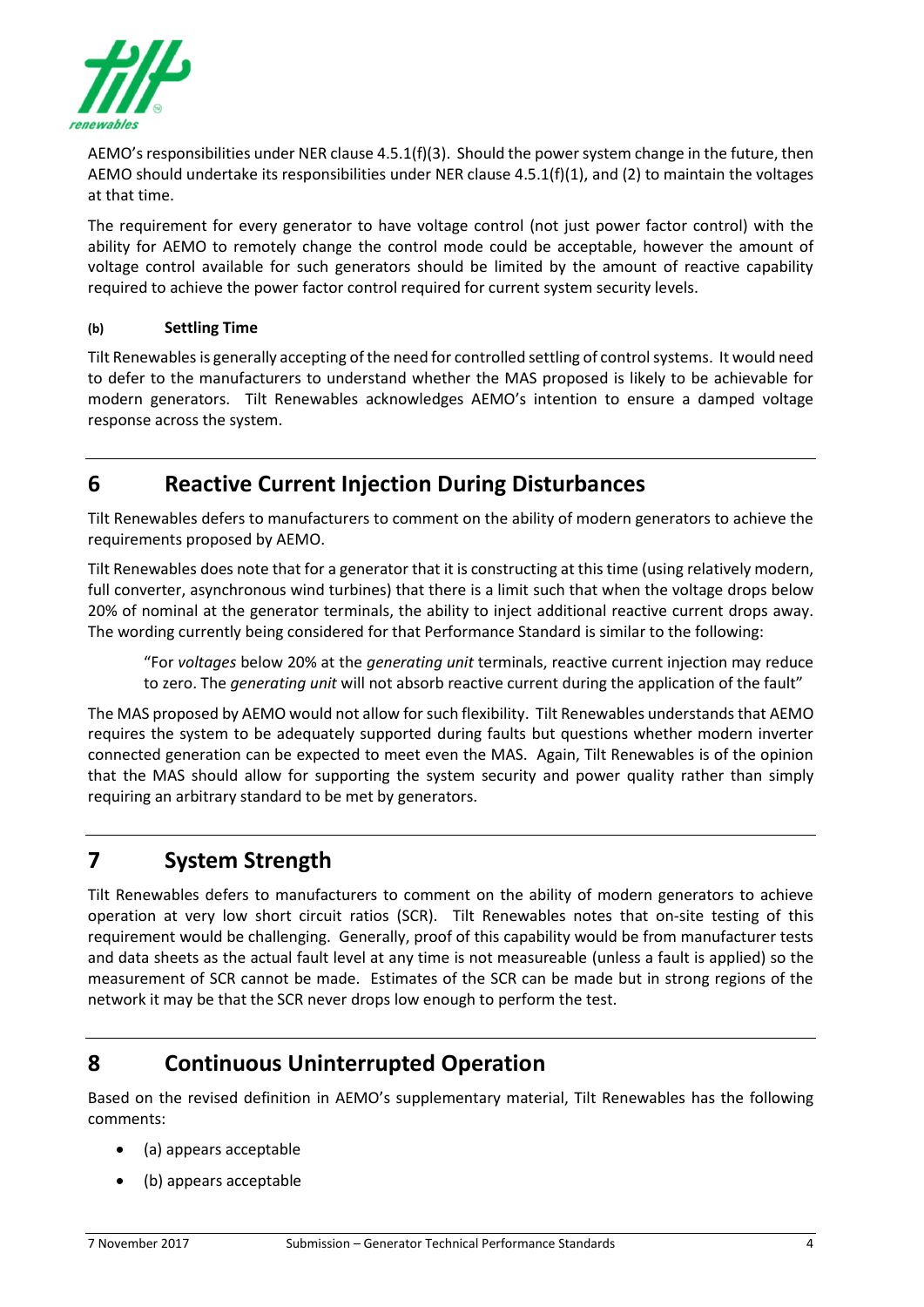

- (c) requires some wording allowing recovery of active power and reactive power following a disturbance. Following clearance of the fault, the system will be in a state where the active power and reactive power output of any generator, synchronous or asynchronous, will not yet have recovered. Clause S5.2.5.5 allows for active power to return to 95% of pre-fault levels between 100 ms (AAS) and 1000 mw (MAS). It also describes, generally, the mechanism of recovery from fault that would allow for recovery of reactive power.
	- $\circ$  Explicit reference to S5.2.5.5 must be made in this part (c) of the definition to allow for the real, physical response of generators to system events.

# **9 High Voltage Ride Through**

Tilt Renewables recommends against adopting the new diagram proposed by AEMO to be implemented as Figure S5.1a.1 in the NER.

Through the changes being proposed in this Generator Technical Standards Rule Change Request, AEMO is seeking to improve system security, including the improvement of voltage control of generators and therefore voltage control through the system. The improved voltage control will minimise the risk of voltages exceeding the existing Figure S5.1a.1.

Tilt Renewables notes that S5.1a of the NER develops system standards that (S5.1a.1):

- (a) are necessary or desirable for the safe and reliable operation of the facilities of Registered Participants;
- (b) are necessary or desirable for the safe and reliable operation of equipment;
- (c) could be reasonably considered good electricity industry practice; and
- (d) seek to avoid the imposition of undue costs on the industry or Registered Participants.

Changing Figure S5.1a.1 worsens the system making it less likely to provide for the safe and reliable operation of connected facilities. The existing Figure S5.1a.1 has been considered good electricity industry practice and should continue to be so considered.

Tilt Renewables understands that it cannot rely on system standards (such as Figure S5.1a.1) being fully complied with. To allow for Figure S5.1a.1 not being complied with, generators have protection systems that disconnect them from the system for extreme voltages.

As voltage is a local phenomenon, it is expected that the number of generators that would trip for an over-voltage event would be limited. In particular, if there are many generators in the vicinity, their voltage control systems would tend to work together to control the voltage, again limiting the number of units that trip off.

Tilt Renewables recommends that AEMO must use its reasonable endeavours to maintain voltage conditions throughout the power system so that the power system remains in a satisfactory operating state, as per 4.5.1(e) of the NER, using the powers granted to it under 4.5.1(f). Changing the system standards is shifting the goal posts rather than providing improved system control, security and reliability and that would be contrary to the intent of this rule change.

## **10 Multiple Low Voltage Disturbance Ride-Through**

Tilt Renewables defers to equipment suppliers to comment on the ability of their units (either synchronous or asynchronous) to ride through events as proposed.